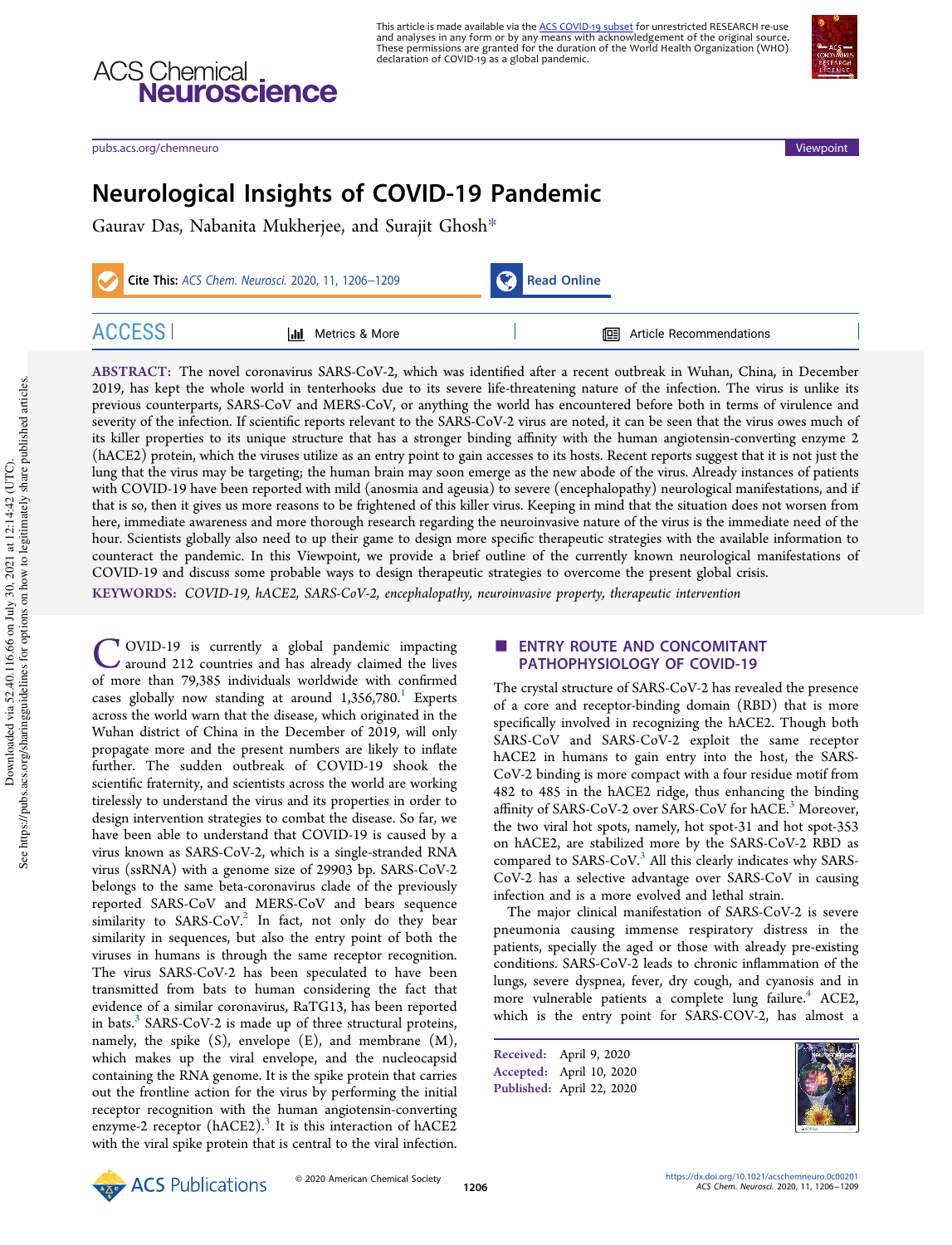

Figure 1. Cartoon with schematic representation shows an overview of neurological insights due to COVID-19 infection.

ubiquitous presence in human organs including lung parenchyma, gastrointestinal tract, nasal mucosa, renal and urinary tract, human airway epithelia, lymphoid tissues, reproductive organs, vascular endothelium, and brain.<sup>4</sup> The virus is believed to enter chiefly through the nasal mucosa or the gastrointestinal tract due to their higher expression of protein hACE2. The intriguing part though is that recently reported studies have noted altered mental health in some COVID-19 patients showing symptoms like anosmia and ageusia thereby indicating a neuroinvasive nature of the virus. $2$ 

# **ENCEPHALOPATHY AND THE CYTOKINE STORM** IN COVID-19

The neurological manifestations of SARS-CoV-2 have been recently recognized from CT scan images and MRI scan of the brain of a patient who contracted COVID-19 and showed symptoms of necrotizing hemorrhagic encephalopathy.<sup>5</sup> Acute necrotizing encephalopathy (ANE) is a rare disorder leading to brain dysfunction mostly caused by viruses, which results in seizures, liver problems, and mental disorientation following infection.<sup>5</sup> The disease is characterized by multifocal symmetric lesions in the brain, which affect the brain stem, thalami, cerebellum, and cerebral white matter. ANE causes neuroinflammation resulting from a cytokine storm characterized mainly by the production of the interleukin-6 (IL-6), secreted by the macrophages, which in turn have been activated by the granulocyte−macrophage colony-stimulating factor  $(GM-CSF)$  produced by the helper T cells.<sup>6,7</sup> The resultant cytokine storm may also cause a surge in interleukin (IL)-2, IL-7, interferon-γ, inducible protein 10, monocyte chemoattractant protein 1, macrophage inflammatory protein 1-α, and tumor necrosis factor-α leading to hyperinflammation.<sup>6</sup> This systemic inflammation causes severe encephalopathy in the patient, and that may lead even to stroke. Specifically, in this patient infected with SARS-CoV-2 showing ANE, the MRI images displayed clear evidence of hemorrhage

through hypointense signal intensity in the susceptibilityweighted images and increase in the rim on the postcontrast images.<sup>5</sup>

# ■ SMOKERS ARE LIVING ON THE EDGE

The likeliness of COVID-19 patients to contract neurological infections can be exacerbated by secondary factors like smoking, which according to a pilot study can enhance the chances of contracting COVID-19 based neuroinfections due to the functional interactions between hACE2 and the nicotinic receptor (nAChR).<sup>8</sup> The same study reports that due to the coexpression of hACE2 and nicotinic acetylcholine receptor (nAChR) in many cells, there exists a functional link between them. So, when smokers smoke, it augments the expression of the hACE2 due to the nicotine stimulation of nAChR.<sup>8</sup> Hence, while performing autopsies on brains of COVID-19 patients, it would be wise to conduct smoker versus nonsmoker based analysis as this will help to shed light on smoking being an additional risk factor in COVID-19 patients along with age and already existing ailments.<sup>8</sup>

# ■ CNS INVASION AND SYMPTOMS

Now, as encephalopathy has been identified as one of the symptoms of COVID, the neuroinvasiveness of SARS-CoV-2 needs to be assessed to fully understand the neurological implications of COVID-19. The brain reportedly, like most other organs, expresses the hACE2 considered to be the entry point of the SARS-CoV-2 viruses in humans and is therefore not immune to viral infection. Though SARS-CoV-2 is yet to be detected in cerebrospinal fluid, SARS-CoV with similar structural and functional features has been detected in the cerebrospinal fluid of patients, indicating the ability of the virus to breach the extremely rigid blood–brain barrier.<sup>4</sup> If previous studies with other CoVs are taken into consideration, SARS-CoV-2 like its other family members will first infect the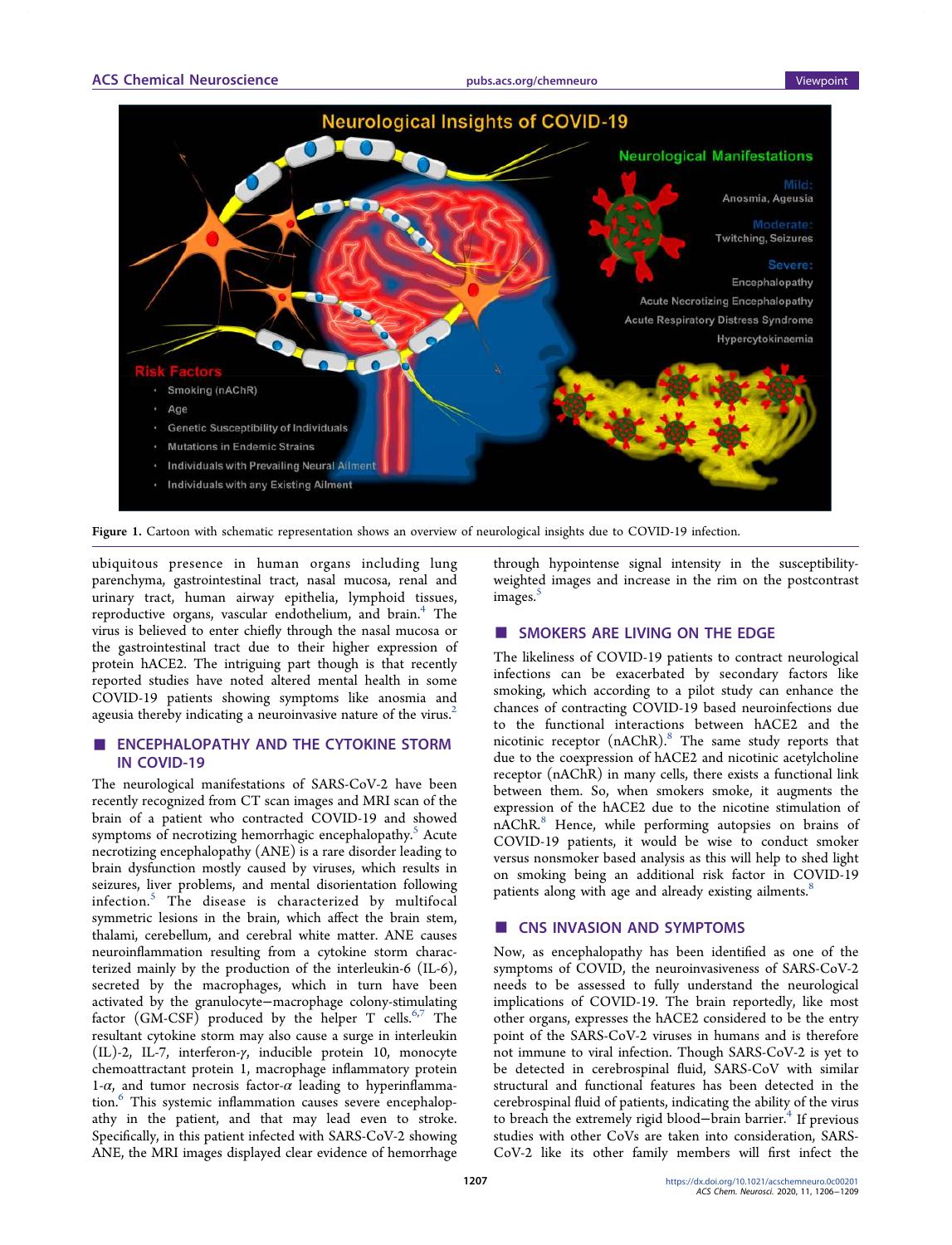#### ACS Chemical Neuroscience and pubs.acs.org/chemneuro viewpoint viewpoint

peripheral nerve terminals and then slowly crawl its way through the synapse-connected route into the CNS.<sup>7</sup> Previous studies in the relevant field with SARS-CoV and MERS-CoV observed that they infiltrate the brains of transgenic mice when administered intranasally.<sup>4</sup> The infiltration of the virus into the brain took place through the olfactory nerves, eventually affecting the thalamus and the brain stem. The brain stem was eventually observed to be the worst infected.<sup>4</sup> So, following these experimental studies along with the hematologic spread of SARS-CoV-2 in CNS, retrograde neuronal transport of the virus through the vagal nerve afferents from the lungs into the  $CNS$  must be taken into consideration.<sup>7</sup> Also, with reports claiming infection of the gastrointestinal tract by SARS-CoV-2, the virus could even use the enteric nervous system and its sympathetic afferent neurons to reach the CNS.

Now with the reports of involuntary breathing, hyposmia, and ageusia in COVID-19 patients, scientists have started to speculate that not only does SARS-CoV-2 infects lungs but it has severe implications in neurons, specifically those in the medulla oblongata, which regulates breathing, lung, and heart functions, and any damage to it can result in chronic respiratory distress as reported in COVID-19 patients.<sup>4</sup> It has been put forward that the latency period of the virus may be enough to actually destroy the neurons in the medullary region of the brain and can lead to coma or death (Figure 1). $\dot{ }$ As reports of SARS-CoV-2 reaching the blood−brain barrier through the circulating blood and breaching it by attacking the endothelial layer to gain access to CNS emerge, the virus might just be using an alternating route in the form of the olfactory bulb instead of the common hematological route.<sup>2</sup> If this is to be considered, the virus might just be making its way into olfactory mucosa, mostly consisting of olfactory neurons along with blood vessels and epithelial cells. The olfactory mucosa is connected with the olfactory bulb through the cribriform plate, which is found at the very base of the frontal lobes of the brain.<sup>2</sup> This very much explains the hyposmia and other neurological symptoms that are being increasingly observed in COVID-19 patients (Figure 1). The point to note here is that the long-term effects of the neuroinvasive nature of the virus may result in an increased risk of neurodegenerative diseases with involvement in the pathogenesis of neurological disorders like Parkinson's disease or multiple sclerosis.<sup>7</sup> The conditions are more likely to be worsened in COVID-19 patients with pre-existing neurological disorders.

#### THE THERAPEUTIC WARRIORS AGAINST COVID-19

From the evidence accumulated in various studies and the very nature of CoVs possessing neuroinvasive properties, the neurological manifestations of COVID-19 cannot be ignored. Those patients reporting early neurological symptoms, like loss of taste or smell or even seizures, must be tested for COVID-19 and kept under constant observation of neurologists as we know the latency period may be enough for the virus to completely annihilate the medullary neurons and threaten the life of the patient.<sup>4</sup> Also, more autopsies of not only the lungs but brains need to be performed in order to gain deeper insights into the neurotrajectory of COVID-19 infection. In this hour of great distress, therapeutic interventions from scientists across the globe are needed in order to fight this pandemic (Figure 2). As discussed at the beginning of this Viewpoint, we have made good progress in understanding the key interactions between the hACE2 and the RBD of the spike



Figure 2. Cartoon with a schematic representation of the route of COVID-19 infection and potential strategy for therapeutic intervention.

protein in SARS-CoV-2. $3$  Hence, we could utilize that to develop some good antiviral intervention strategies. Some antibody drugs could be designed following the epitopes on the SARS-CoV-2 RBD. Also, RBD can itself be used to test its efficacy as a subunit vaccine. $3$  Since the nature of the interactions between RBD and hACE2 are protein−protein interactions, designing of peptide-based therapeutics could also be explored (Figure 2).<sup>9</sup> Many more such structure-guided therapeutics like small molecules or peptides that interfere with the receptor recognition of the virus could possibly halt the progression of the disease (Figure 2).<sup>9</sup> In fact, inhibition of transmembrane serine protease 2 (TMPRSS2), the surface protease that cleaves the viral spike protein to unleash the full infective potential of the virus, also known as the priming of the virus, was once considered to be an effective therapeutic intervention to stop the viral spread only later to be dropped owing to the unknown physiological impact of TMPRSS2 blockade.<sup>7</sup> Also patients with reported hyperinflammation caused by the cytokine storm should be administered appropriate steroids, selective cytokine blockers like atlizumab,

# antibody therapy, and inhibitors of the JAK pathway.<sup>6</sup> ■ THE GEOGRAPHICAL TOPOLOGY OF COVID-19 PANDEMIC

Another important feature, which we must consider before deploying treatment modalities to patients, is the genetic predisposition and susceptibility of the patient under consideration, which may vary at the population level across variable geographical locations. A recent study published before the massive outbreak of SARS-CoV-2 in Europe and the United States of America (USA) tried to screen for ACE2 mutants that would resist attachment of the S-protein of the virus in different populations but was not able to find any direct evidence. But thereafter, as COVID-19 slowly engulfed the entire world, a new study has indicated variations observed in the spike surface glycoprotein (Ala930Val) in the Indian SARS-CoV-2 strain as compared to the strains from the USA, Italy, Wuhan, and Nepal. $10^{\circ}$  The same study also reported the presence of an antiviral miRNA, has-miR-27b, only unique to the Indian host population, which surprisingly even binds to the mutated region of the Indian SARS-CoV-2 strain.<sup>10</sup> miR-27b is known to inhibit HIV-1 replication and is widely regarded as an antiviral miRNA. The above claims of the study